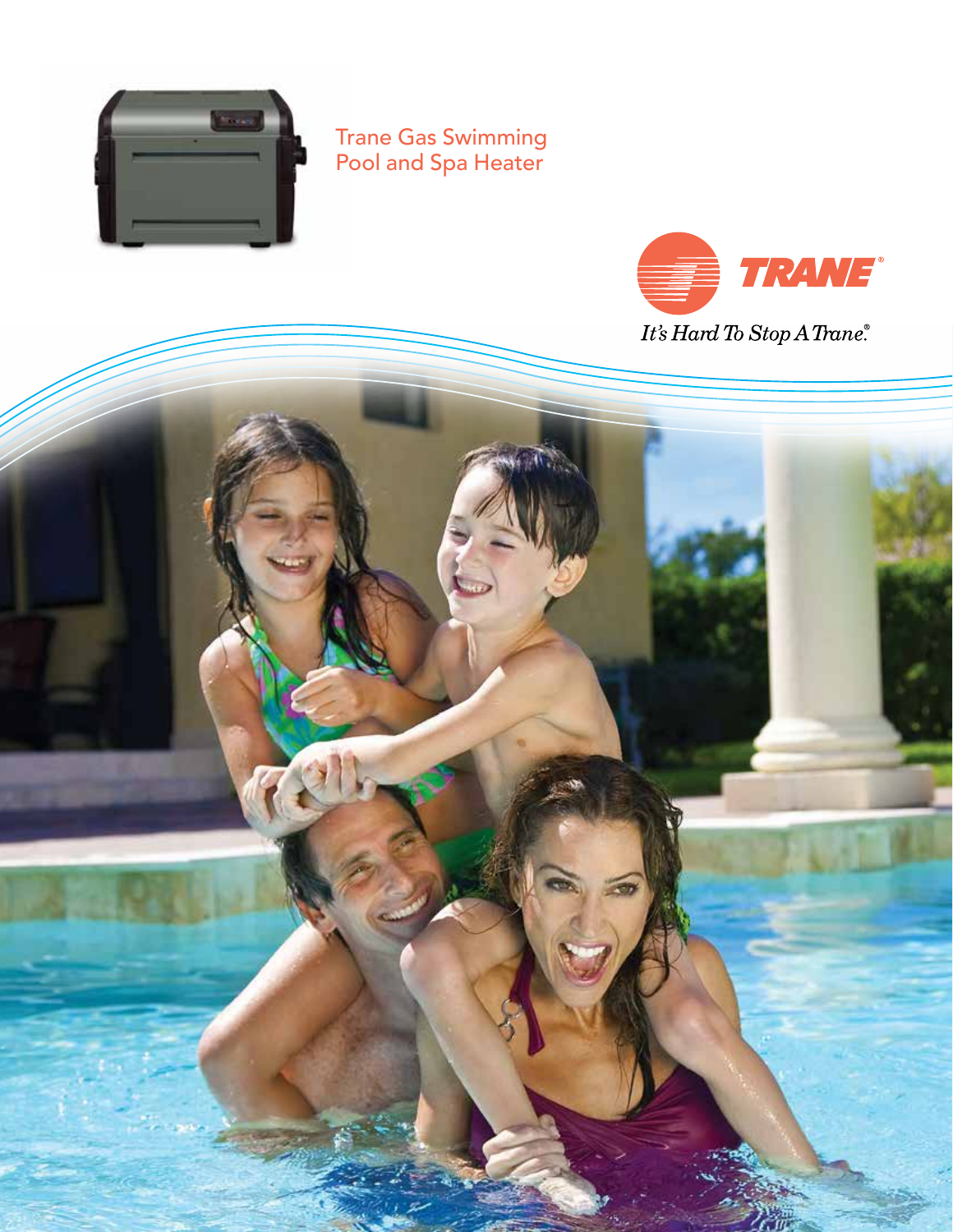# Swim at the perfect temperature.

### **Trane**

For more than a century, the Trane name has identified products and technology that stretched the world's idea of what was possible - a tradition that's still very much with the company. Trane is a world leader in providing systems and solutions to homes worldwide. Trane has even been recognized as the most reliable brand of heating and cooling equipment by homeowners.\*

\*Ingersoll Rand Marketing Insights, Trane Claim Consumer Study, September 2014



TR250



All Trane gas pool heaters include a Cupro Nickel heat exchanger that provides exceptional value and longer product life.

Ultimate energy efficiency is delivered by combining both superior hydraulic and thermal efficiencies for everyday savings.

Trane gas pool heaters meet air quality emission standards in all low NOx areas.

These products will keep your pool at the perfect temperature, so it will always be ready when you want to swim.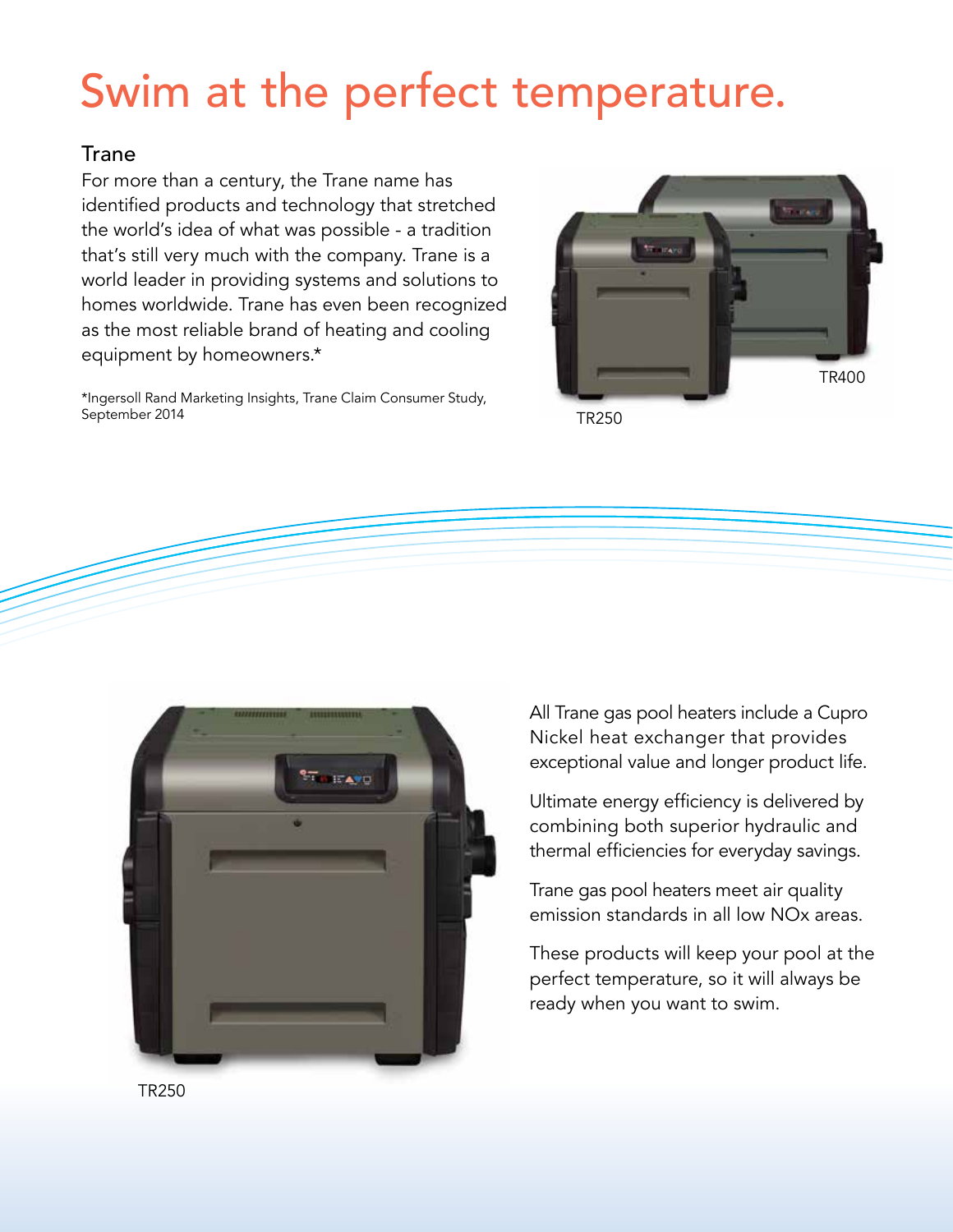

## Product Details:

| <b>TRANE GAS POOL HEATER</b>                         | <b>TR400NA</b>      | <b>TR400LP</b>       | <b>TR250NA</b>           | <b>TR250LP</b>       |  |
|------------------------------------------------------|---------------------|----------------------|--------------------------|----------------------|--|
| <b>BTU/HR</b>                                        | 400,000             | 400,000              | 250,000                  | 250,000              |  |
| <b>GAS</b>                                           | <b>Natural</b>      | Propane              | Natural                  | Propane              |  |
| <b>WIDTH (INCHES)</b>                                | 36"                 | 36"                  | 28"                      | <b>28"</b>           |  |
| <b>DEPTH (INCHES)</b>                                | 29-1/2"             | $29 - 1/2"$          | $29 - 1/2"$              | $29 - 1/2"$          |  |
| <b>HEIGHT (INCHES)</b>                               | 24"                 | 24"                  | 24"                      | 24"                  |  |
| <b>WATER CONNECTIONS</b>                             | $2"$ x 2-1/2"       | $2" \times 2 - 1/2"$ | $2" \times 2 - 1/2"$     | $2" \times 2 - 1/2"$ |  |
| <b>HEAT EXCHANGER</b>                                | <b>Cupro Nickel</b> | <b>Cupro Nickel</b>  | <b>Cupro Nickel</b>      | <b>Cupro Nickel</b>  |  |
| <b>INDOOR VENT PIPE DIAMETER</b><br>(INCHES) NATURAL | 6"                  |                      | 4"                       |                      |  |
| <b>INDOOR VENT PIPE DIAMETER</b><br>(INCHES) PROPANE | -                   | 8"                   | $\overline{\phantom{0}}$ | 6"                   |  |
| <b>HEATER WEIGHT (LBS)</b>                           | 160                 | 160                  | 134                      | 134                  |  |
| <b>GAS CONNECTION AT HEATER</b>                      | 3/4"                | 3/4"                 | 3/4"                     | 3/4"                 |  |

All Trane pool heaters are certified by the Canadian Standards Association.